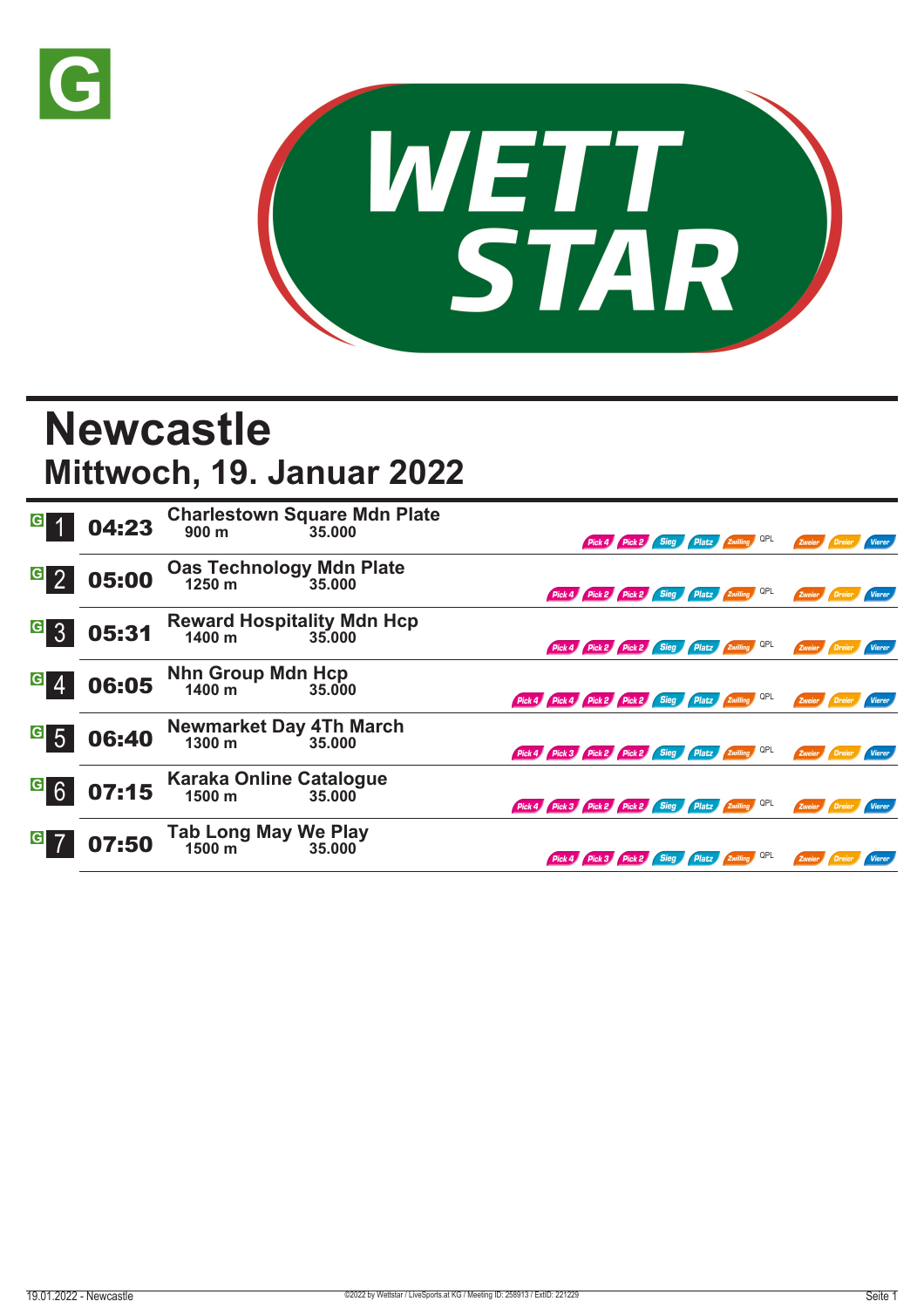| WANN STARTET IHR PFERD                                                                                                                                                                                                                                                          |                                                                                                                                                                                                                                                                                                                                                     |                                                                                                                                                                                                                                              |                                                                                                                                                                                                                         |                                                                                                                                                                                                                                                 |                                                                                                                                                                    |                                                                                                                                                                                                                                                                                                                                                                                                                                                    |                                                                                                                                                                           |
|---------------------------------------------------------------------------------------------------------------------------------------------------------------------------------------------------------------------------------------------------------------------------------|-----------------------------------------------------------------------------------------------------------------------------------------------------------------------------------------------------------------------------------------------------------------------------------------------------------------------------------------------------|----------------------------------------------------------------------------------------------------------------------------------------------------------------------------------------------------------------------------------------------|-------------------------------------------------------------------------------------------------------------------------------------------------------------------------------------------------------------------------|-------------------------------------------------------------------------------------------------------------------------------------------------------------------------------------------------------------------------------------------------|--------------------------------------------------------------------------------------------------------------------------------------------------------------------|----------------------------------------------------------------------------------------------------------------------------------------------------------------------------------------------------------------------------------------------------------------------------------------------------------------------------------------------------------------------------------------------------------------------------------------------------|---------------------------------------------------------------------------------------------------------------------------------------------------------------------------|
| Adulting<br>Aerobatic Warrior<br>Akatino<br>Amber One<br>Aguarius<br>Barney Rabble<br>1<br>Be My Romeo<br>Berry Berry Good<br>1<br>Big Short<br>$\overline{4}$<br>Blue Jager<br><b>Bobby Sox</b><br>Buckin' Rippa<br>5,6<br>Buzz 'n' Joe<br>Byron<br>Capri Lane<br>Carlisle Bay | $\overline{2}$<br>Catapult<br>$\overline{7}$<br>Celtic Harp<br>6<br>Chief Kidder<br>$\overline{4}$<br>Confessed<br>3<br>Danish Prince<br>$\sqrt{2}$<br>Dream Eclipse<br>Dream Sunrise<br><b>Dresden</b><br>3<br>Ellenmac<br>$\overline{7}$<br>$\sqrt{2}$<br>Gorshin<br><b>Great Mystery</b><br>5<br>Gulf Of Saros<br>5<br>Hatsuko<br>$\overline{7}$ | 6<br>$\frac{4}{7}$<br>5<br>6<br>5<br>Don'tforgetmonica<br>$\overline{5}$<br>$\mathbf{1}$<br>4<br>$\begin{array}{c}\n3 \\ 3 \\ 2 \\ 3\n\end{array}$<br><b>Empress Daisy</b><br>$\overline{4}$<br>$\mathbf{1}$<br>3<br><b>Heavenly Prophet</b> | Herzegovina<br><b>Hundred Proof</b><br>Into The Oblivion<br>Iremia<br>Isledon<br>Jawaani<br>Jubilant<br>Just Tozza<br>Kamikaze Kid<br>Khulan<br>Lady River<br>Lennon<br>Little Be Known<br>Marcher<br>Mediaro<br>Meerut | 5<br>Mercury<br>$\overline{4}$<br>Mihocek<br>5<br>4<br>Mydeel<br>1<br>Nayziair<br>3<br>1<br>Nicochet<br>6<br>$\frac{1}{2}$<br>3<br>Nullify<br>5<br>7<br>1<br>Paternal<br>4<br>4<br>Rejoiced<br>1                                                | Mo The Great<br>New Republic<br>Nothing Too Hard<br>November Rhythm<br>Orton Park<br>Pair Of Hearts<br>Perfect Sapphire<br>Rapid Reload                            | 5<br>Rhineland<br>6<br>Roseirro<br>$\overline{7}$<br>Rothrock<br>6<br>Sharp Dressed Man<br>4<br>Silica Sand<br>$\mathbf{1}$<br>Smart Sophia<br>$\overline{7}$<br>Star Of Adelaide<br>5<br>Starstruck Barbie<br>$\mathbf{1}$<br>Taborca<br>3<br>The Borough<br>$\overline{4}$<br>The Crimson Idol<br>The Replicant<br>1<br>4<br><b>Tinnie Winnie</b><br>3<br>Toomai<br>$\overline{2}$<br><b>Tycoon Hallie</b><br>$\overline{7}$<br><b>Underboss</b> | 4<br>6<br>3<br>$\sqrt{2}$<br>$\overline{2}$<br>$\sqrt{2}$<br>$\overline{\mathcal{L}}$<br>3<br>$\overline{4}$<br>$\overline{7}$<br>5<br>4<br>3<br>6<br>$\overline{7}$<br>6 |
| <b>WANN STARTET IHR JOCKEY / FAHRER</b>                                                                                                                                                                                                                                         |                                                                                                                                                                                                                                                                                                                                                     |                                                                                                                                                                                                                                              |                                                                                                                                                                                                                         |                                                                                                                                                                                                                                                 |                                                                                                                                                                    |                                                                                                                                                                                                                                                                                                                                                                                                                                                    |                                                                                                                                                                           |
| <b>B</b> Wheeler<br><b>Brooke Stower</b><br><b>Grant Buckley</b><br>Jeff Penza<br>Kathy O'hara<br>Liam Blanch<br>Mitchell Bell<br>Regan Bayliss<br>Sam Clipperton<br><b>Tommy Berry</b>                                                                                         | 1,2,3,4,6<br>6<br>1<br>1,2,3,5<br>1,2,4,7<br>3,5<br>3<br>3.4.7<br>3,4,5,6,7<br>3,4,6<br>3,4,5,6                                                                                                                                                                                                                                                     | Alysha Collett<br>Brock Ryan<br>Chris C Williams<br>James P Innes<br>Josh Parr<br>Keagan Latham<br>Matthew Palmer<br>R Hutchings<br>Robbie Brewer<br><b>Tim Clark</b>                                                                        |                                                                                                                                                                                                                         | 4,5,6<br>6<br>$\overline{7}$<br>1<br>2,4,7<br>4<br>5,6<br>2.4.5<br>1<br>1,4,5,6                                                                                                                                                                 | <b>B</b> Spriggs<br><b>Brodie Lov</b><br>Ellen Hennessy<br>Jav Ford<br>K Jennings<br>Lee Magorrian<br>Mikayla Weir<br>Reece Jones<br>S Lisnvv<br><b>Tom Sherry</b> | $\overline{2}$<br>$\overline{7}$<br>1,2,3,5,7<br>3,4,5,7<br>$\overline{7}$<br>3,4,5<br>1,2,5,7<br>1<br>1,2,5,6,7<br>3,4                                                                                                                                                                                                                                                                                                                            |                                                                                                                                                                           |
| <b>WANN STARTET IHR TRAINER</b>                                                                                                                                                                                                                                                 |                                                                                                                                                                                                                                                                                                                                                     |                                                                                                                                                                                                                                              |                                                                                                                                                                                                                         |                                                                                                                                                                                                                                                 |                                                                                                                                                                    |                                                                                                                                                                                                                                                                                                                                                                                                                                                    |                                                                                                                                                                           |
| Allan Kehoe<br><b>Brad Widdup</b><br>Ciaron Maher & David Eustac 4<br>G Ryan & S Alexiou<br>Jason Coyle<br>Joseph Pride<br>L & C Curtis<br>Marc Conners<br><b>Matthew Dunn</b><br>Paul Messara<br>S C Jones<br><b>Terry Evans</b><br><b>Wayne Austin</b>                        | 1<br>$\overline{7}$<br>2,6<br>6.7<br>4<br>5<br>3,6<br>3<br>6<br>5<br>$\overline{2}$<br>$\overline{2}$                                                                                                                                                                                                                                               | Annabel Neasham<br><b>Brooke Somers</b><br><b>Clarry Conners</b><br>G Waterhouse & A Bott<br>Jean Dubois<br>Kim Waugh<br>L J Bridge<br>Mark De Montfort<br><b>Matthew Smith</b><br>Paul Perry<br>Scott Singleton<br><b>Terry Robinson</b>    | $\overline{7}$<br>5<br>3<br>$\overline{4}$<br>$\mathbf{1}$<br>6,7<br>$\overline{7}$<br>7<br>3,4,6<br>1,3,5,7<br>5<br>6                                                                                                  | <b>Anthony Cummings</b><br>Cameron Crockett<br>Dale Wagstaff<br>Glen Hodge<br>Jeff Englebrecht<br>Kris Lees<br>Lauri Parker<br>Mark Minervini<br>Michael & Wayne & John Ha<br>Peter & Paul Snowden<br><b>Terry Croft</b><br><b>Todd Howlett</b> | 2,4<br>5<br>$\overline{2}$<br>5<br>5<br>4,5,6<br>5,6<br>1,3<br>3<br>3,5<br>1<br>$\overline{7}$                                                                     | Ben Blay<br>Chris Waller<br>Damien Lane<br>J G Sargent<br>John Higgins<br>Kylie Gavenlock<br>M & D Kearney<br>Mark Newnham<br>P & M Cave<br><b>Richard Litt</b><br><b>Terry Drayton</b><br><b>Tracey Bartley</b>                                                                                                                                                                                                                                   | $\overline{2}$<br>3,4<br>1,2,4<br>7<br>$\mathbf{1}$<br>7<br>4<br>2,7<br>5,6<br>$\mathbf{1}$<br>$\overline{4}$                                                             |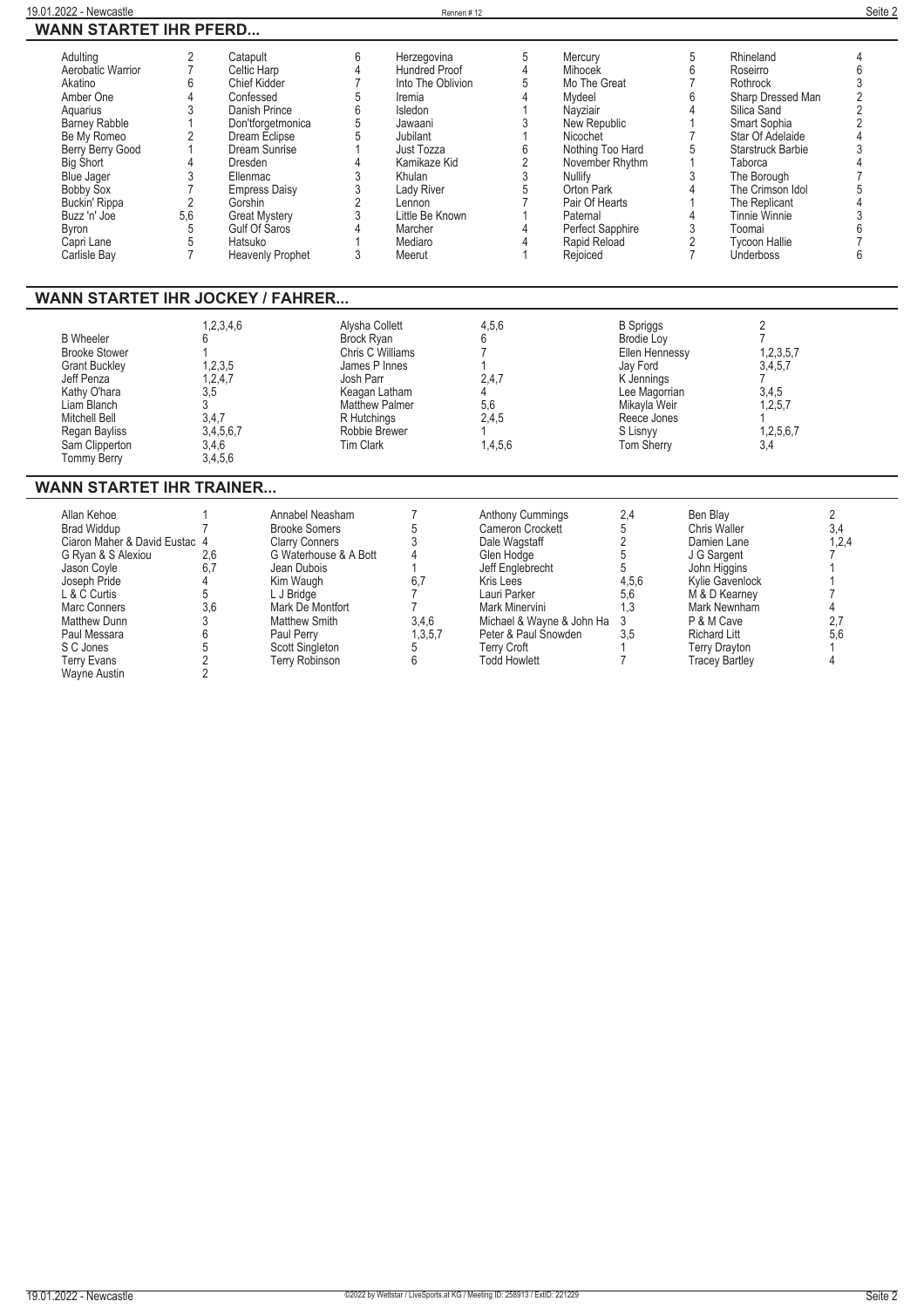| 900 m<br>Charlestown Square Mdn Plate<br>35.000<br>Rennpreis: 35.000<br>04:23<br>QPL<br>Pick 2 Pick 4<br><b>Sieg</b><br>Platz<br>Zwilling<br>Vierer<br><b>Dreier</b><br>Zweier<br><b>Barney Rabble</b><br>3j. b W (Mayhaab - Miss Rabble)<br>1<br>Trainer: Allan Kehoe<br>×<br>58.5<br>Box: 11<br>ML: 55,0<br><b>Grant Buckley</b><br><b>Little Be Known</b><br>$\overline{2}$<br>3j. ch W (Star Witness - Choice Cat)<br>Trainer: John Higgins<br>×,<br>58.5<br>é<br>Box: 8<br>ML: 201,0<br><b>Robbie Brewer</b><br><b>Meerut</b><br>3<br>3j. b W (Sepoy - Dshizzl)<br>Trainer: Terry Drayton<br>۸<br>58.5<br>Box: 5<br>ML: 41,0<br><b>Reece Jones</b><br><b>New Republic</b><br>4<br>3j. b/br W (Dissident - Apprise)<br>Trainer: Mark Minervini<br>$\mathcal{R}$<br>58.5<br>Z<br>Box: 7<br>ML: 31,0<br>Mikayla Weir<br>November Rhythm<br>3j. b W (Dream Ahead - November Rose)<br>5<br>Trainer: Terry Croft<br>D<br>58.5<br>$\mathbf{t}$<br>Box: 2<br>ML: 27,0<br><b>Jeff Penza</b><br><b>Hatsuko</b><br>6<br>3j. b S (Maurice - Precia)<br>Trainer: Kylie Gavenlock<br>×<br>56.5<br>Box: 4<br>ML: 26,0<br><b>Tim Clark</b><br><b>Berry Berry Good</b><br>$\overline{\phantom{a}}$<br>2j. ch W (Capitalist - Ropable)<br>I<br>Trainer: Jean Dubois<br>56.0<br>Box: 3<br>ML: 41,0<br><b>James P Innes</b><br><b>Dream Sunrise</b><br>8<br>2j. br S (Dawn Approach - Testarette)<br>Trainer: Damien Lane<br>Q<br>55.0<br>î d<br>Box: 6<br>ML: 13,0<br><b>Isledon</b><br>9<br>2j. br S (Pride Of Dubai - Isla Canela)<br>Trainer: Paul Perry<br>a.<br>55.0<br>Box: 10<br>ML: 85,0<br><b>Brooke Stower</b><br><b>Jubilant</b><br>4<br>2j. b S (Real Impact - Jiale)<br>1 U<br>Trainer: Paul Perry<br>$\frac{1}{2}$<br>55.0<br>Box: 9<br>ML: 65,0<br><b>S Lisnyy</b><br><b>Pair Of Hearts</b><br>А<br>и<br>2j. b S (Shalaa - Mad About You)<br>Trainer: Paul Perry<br>55.0<br>Box: 1<br>ML: 6,0<br><b>Ellen Hennessy</b><br>Ergebnis:<br>Quoten: |                | 19.01.2022 - Newcastle | Rennen#1 | Seite 3 |
|-------------------------------------------------------------------------------------------------------------------------------------------------------------------------------------------------------------------------------------------------------------------------------------------------------------------------------------------------------------------------------------------------------------------------------------------------------------------------------------------------------------------------------------------------------------------------------------------------------------------------------------------------------------------------------------------------------------------------------------------------------------------------------------------------------------------------------------------------------------------------------------------------------------------------------------------------------------------------------------------------------------------------------------------------------------------------------------------------------------------------------------------------------------------------------------------------------------------------------------------------------------------------------------------------------------------------------------------------------------------------------------------------------------------------------------------------------------------------------------------------------------------------------------------------------------------------------------------------------------------------------------------------------------------------------------------------------------------------------------------------------------------------------------------------------------------------------------------------------------------------------------------------------------------------------------------------|----------------|------------------------|----------|---------|
|                                                                                                                                                                                                                                                                                                                                                                                                                                                                                                                                                                                                                                                                                                                                                                                                                                                                                                                                                                                                                                                                                                                                                                                                                                                                                                                                                                                                                                                                                                                                                                                                                                                                                                                                                                                                                                                                                                                                                 | $\overline{G}$ |                        |          |         |
|                                                                                                                                                                                                                                                                                                                                                                                                                                                                                                                                                                                                                                                                                                                                                                                                                                                                                                                                                                                                                                                                                                                                                                                                                                                                                                                                                                                                                                                                                                                                                                                                                                                                                                                                                                                                                                                                                                                                                 |                |                        |          |         |
|                                                                                                                                                                                                                                                                                                                                                                                                                                                                                                                                                                                                                                                                                                                                                                                                                                                                                                                                                                                                                                                                                                                                                                                                                                                                                                                                                                                                                                                                                                                                                                                                                                                                                                                                                                                                                                                                                                                                                 | 900            |                        |          |         |
|                                                                                                                                                                                                                                                                                                                                                                                                                                                                                                                                                                                                                                                                                                                                                                                                                                                                                                                                                                                                                                                                                                                                                                                                                                                                                                                                                                                                                                                                                                                                                                                                                                                                                                                                                                                                                                                                                                                                                 |                |                        |          |         |
|                                                                                                                                                                                                                                                                                                                                                                                                                                                                                                                                                                                                                                                                                                                                                                                                                                                                                                                                                                                                                                                                                                                                                                                                                                                                                                                                                                                                                                                                                                                                                                                                                                                                                                                                                                                                                                                                                                                                                 |                |                        |          |         |
|                                                                                                                                                                                                                                                                                                                                                                                                                                                                                                                                                                                                                                                                                                                                                                                                                                                                                                                                                                                                                                                                                                                                                                                                                                                                                                                                                                                                                                                                                                                                                                                                                                                                                                                                                                                                                                                                                                                                                 |                |                        |          |         |
|                                                                                                                                                                                                                                                                                                                                                                                                                                                                                                                                                                                                                                                                                                                                                                                                                                                                                                                                                                                                                                                                                                                                                                                                                                                                                                                                                                                                                                                                                                                                                                                                                                                                                                                                                                                                                                                                                                                                                 |                |                        |          |         |
|                                                                                                                                                                                                                                                                                                                                                                                                                                                                                                                                                                                                                                                                                                                                                                                                                                                                                                                                                                                                                                                                                                                                                                                                                                                                                                                                                                                                                                                                                                                                                                                                                                                                                                                                                                                                                                                                                                                                                 |                |                        |          |         |
|                                                                                                                                                                                                                                                                                                                                                                                                                                                                                                                                                                                                                                                                                                                                                                                                                                                                                                                                                                                                                                                                                                                                                                                                                                                                                                                                                                                                                                                                                                                                                                                                                                                                                                                                                                                                                                                                                                                                                 |                |                        |          |         |
|                                                                                                                                                                                                                                                                                                                                                                                                                                                                                                                                                                                                                                                                                                                                                                                                                                                                                                                                                                                                                                                                                                                                                                                                                                                                                                                                                                                                                                                                                                                                                                                                                                                                                                                                                                                                                                                                                                                                                 |                |                        |          |         |
|                                                                                                                                                                                                                                                                                                                                                                                                                                                                                                                                                                                                                                                                                                                                                                                                                                                                                                                                                                                                                                                                                                                                                                                                                                                                                                                                                                                                                                                                                                                                                                                                                                                                                                                                                                                                                                                                                                                                                 |                |                        |          |         |
|                                                                                                                                                                                                                                                                                                                                                                                                                                                                                                                                                                                                                                                                                                                                                                                                                                                                                                                                                                                                                                                                                                                                                                                                                                                                                                                                                                                                                                                                                                                                                                                                                                                                                                                                                                                                                                                                                                                                                 |                |                        |          |         |
|                                                                                                                                                                                                                                                                                                                                                                                                                                                                                                                                                                                                                                                                                                                                                                                                                                                                                                                                                                                                                                                                                                                                                                                                                                                                                                                                                                                                                                                                                                                                                                                                                                                                                                                                                                                                                                                                                                                                                 |                |                        |          |         |
|                                                                                                                                                                                                                                                                                                                                                                                                                                                                                                                                                                                                                                                                                                                                                                                                                                                                                                                                                                                                                                                                                                                                                                                                                                                                                                                                                                                                                                                                                                                                                                                                                                                                                                                                                                                                                                                                                                                                                 |                |                        |          |         |
|                                                                                                                                                                                                                                                                                                                                                                                                                                                                                                                                                                                                                                                                                                                                                                                                                                                                                                                                                                                                                                                                                                                                                                                                                                                                                                                                                                                                                                                                                                                                                                                                                                                                                                                                                                                                                                                                                                                                                 |                |                        |          |         |
|                                                                                                                                                                                                                                                                                                                                                                                                                                                                                                                                                                                                                                                                                                                                                                                                                                                                                                                                                                                                                                                                                                                                                                                                                                                                                                                                                                                                                                                                                                                                                                                                                                                                                                                                                                                                                                                                                                                                                 |                |                        |          |         |
|                                                                                                                                                                                                                                                                                                                                                                                                                                                                                                                                                                                                                                                                                                                                                                                                                                                                                                                                                                                                                                                                                                                                                                                                                                                                                                                                                                                                                                                                                                                                                                                                                                                                                                                                                                                                                                                                                                                                                 |                |                        |          |         |
|                                                                                                                                                                                                                                                                                                                                                                                                                                                                                                                                                                                                                                                                                                                                                                                                                                                                                                                                                                                                                                                                                                                                                                                                                                                                                                                                                                                                                                                                                                                                                                                                                                                                                                                                                                                                                                                                                                                                                 |                |                        |          |         |
|                                                                                                                                                                                                                                                                                                                                                                                                                                                                                                                                                                                                                                                                                                                                                                                                                                                                                                                                                                                                                                                                                                                                                                                                                                                                                                                                                                                                                                                                                                                                                                                                                                                                                                                                                                                                                                                                                                                                                 |                |                        |          |         |
|                                                                                                                                                                                                                                                                                                                                                                                                                                                                                                                                                                                                                                                                                                                                                                                                                                                                                                                                                                                                                                                                                                                                                                                                                                                                                                                                                                                                                                                                                                                                                                                                                                                                                                                                                                                                                                                                                                                                                 |                |                        |          |         |
|                                                                                                                                                                                                                                                                                                                                                                                                                                                                                                                                                                                                                                                                                                                                                                                                                                                                                                                                                                                                                                                                                                                                                                                                                                                                                                                                                                                                                                                                                                                                                                                                                                                                                                                                                                                                                                                                                                                                                 |                |                        |          |         |
|                                                                                                                                                                                                                                                                                                                                                                                                                                                                                                                                                                                                                                                                                                                                                                                                                                                                                                                                                                                                                                                                                                                                                                                                                                                                                                                                                                                                                                                                                                                                                                                                                                                                                                                                                                                                                                                                                                                                                 |                |                        |          |         |
|                                                                                                                                                                                                                                                                                                                                                                                                                                                                                                                                                                                                                                                                                                                                                                                                                                                                                                                                                                                                                                                                                                                                                                                                                                                                                                                                                                                                                                                                                                                                                                                                                                                                                                                                                                                                                                                                                                                                                 |                |                        |          |         |
|                                                                                                                                                                                                                                                                                                                                                                                                                                                                                                                                                                                                                                                                                                                                                                                                                                                                                                                                                                                                                                                                                                                                                                                                                                                                                                                                                                                                                                                                                                                                                                                                                                                                                                                                                                                                                                                                                                                                                 |                |                        |          |         |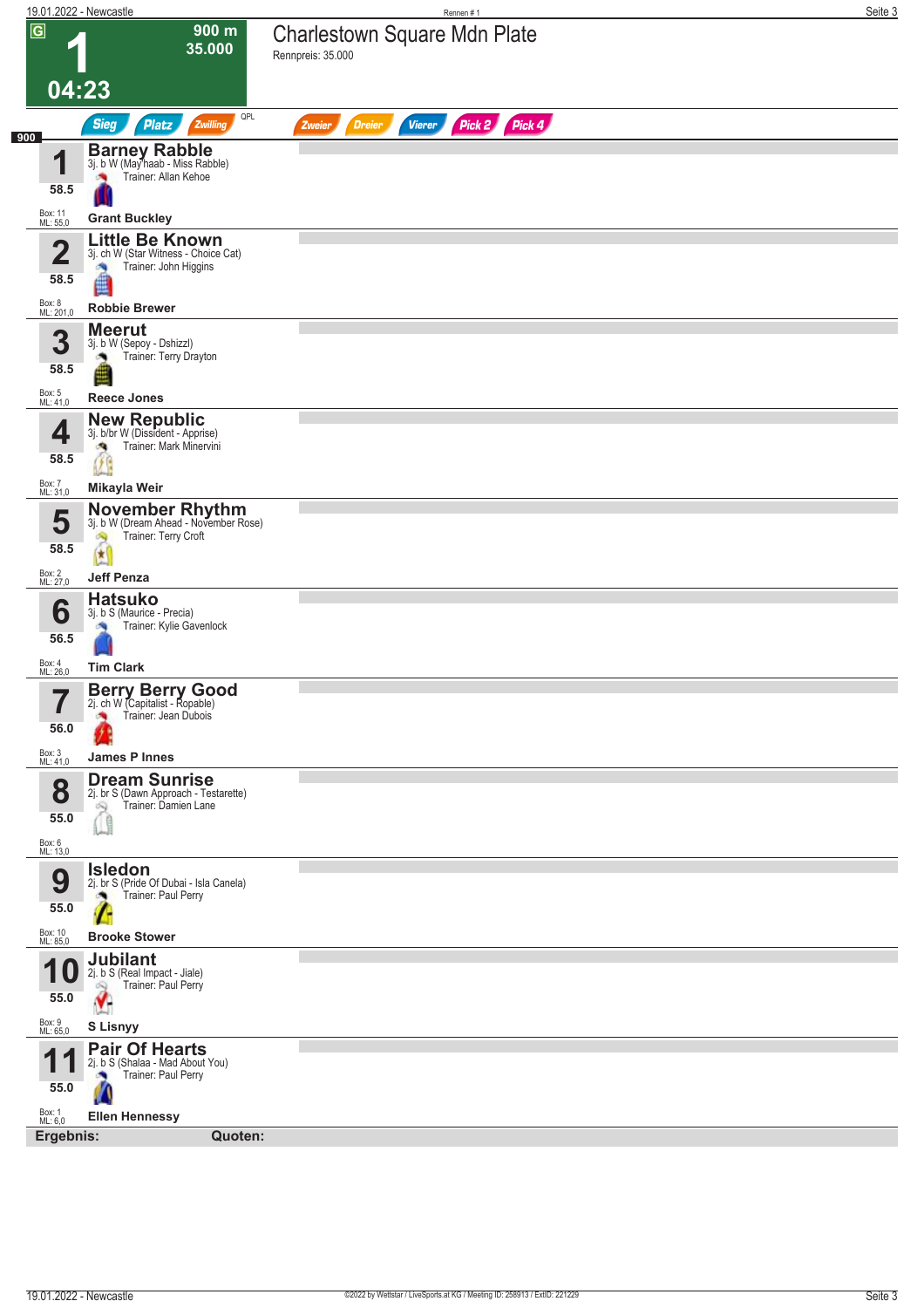|                         | 19.01.2022 - Newcastle                                                                          | Rennen#2                                                                | Seite 4 |
|-------------------------|-------------------------------------------------------------------------------------------------|-------------------------------------------------------------------------|---------|
| $\overline{G}$          | 1250 m<br>35.000                                                                                | Oas Technology Mdn Plate                                                |         |
|                         |                                                                                                 | Rennpreis: 35.000                                                       |         |
|                         | 05:00                                                                                           |                                                                         |         |
|                         | QPL<br><b>Sieg</b><br><b>Platz</b><br>Zwilling                                                  | Pick 2 Pick 2 Pick 4<br><b>Dreier</b><br><b>Vierer</b><br><b>Zweier</b> |         |
| 1250                    | <b>Be My Romeo</b><br>4j. b W (Honor In War - Wise Child)                                       |                                                                         |         |
| 1                       | Trainer: Ben Blay<br>d.                                                                         |                                                                         |         |
| 59.0                    | ۵                                                                                               |                                                                         |         |
| Box: 9<br>ML: 31,0      | <b>Grant Buckley</b>                                                                            |                                                                         |         |
| $\overline{\mathbf{2}}$ | <b>Buckin' Rippa</b><br>5j. b/br W (Delago Deluxe - Lucky Beauty)<br>Trainer: Damien Lane<br>đ. |                                                                         |         |
| 59.0                    |                                                                                                 |                                                                         |         |
| Box: 8<br>ML: 12,0      |                                                                                                 |                                                                         |         |
| 3                       | <b>Gorshin</b><br>4j. b W (Fastnet Rock - Cryptic Miss)                                         |                                                                         |         |
| 59.0                    | Trainer: Anthony Cummings                                                                       |                                                                         |         |
| Box: 2<br>ML: 9,0       | <b>B</b> Spriggs                                                                                |                                                                         |         |
|                         | <b>Kamikaze Kid</b><br>4j. ch W (Honor In War - Air Attack)                                     |                                                                         |         |
| 4<br>59.0               | Trainer: Ben Blay<br>Q                                                                          |                                                                         |         |
| Box: 3<br>ML: 26,0      | Mikayla Weir                                                                                    |                                                                         |         |
|                         | <b>Rapid Reload</b>                                                                             |                                                                         |         |
|                         | 5j. b W (Shrapnel - Daydream Express)<br>Trainer: P & M Cave                                    |                                                                         |         |
| 59.0                    |                                                                                                 |                                                                         |         |
| Box: 5<br>ML: 31,0      | <b>Jeff Penza</b>                                                                               |                                                                         |         |
| 6                       | <b>Sharp Dressed Man</b><br>6j. b/br W <sup>*</sup> (All American - Recurrent)                  |                                                                         |         |
| 59.0                    | Trainer: Wayne Austin<br>Q<br>M                                                                 |                                                                         |         |
| Box: 4<br>ML: 75,0      | <b>R</b> Hutchings                                                                              |                                                                         |         |
| —                       | <b>Adulting</b><br>4j. b S (Contributer - Street 'em Sheila)                                    |                                                                         |         |
| 57.0                    | Trainer: G Ryan & S Alexiou<br>G,                                                               |                                                                         |         |
| Box: 1<br>ML: 28,0      | <b>Josh Parr</b>                                                                                |                                                                         |         |
| 8                       | <b>Silica Sand</b>                                                                              |                                                                         |         |
| 57.0                    | 5j. b S (Deep Field - Roman Sandals)<br>Trainer: Dale Wagstaff<br>鸿                             |                                                                         |         |
|                         |                                                                                                 |                                                                         |         |
| Box: 7<br>ML: 19,0      | <b>Ellen Hennessy</b>                                                                           |                                                                         |         |
| 9                       | <b>Smart Sophia</b><br>5j. b S (Smart Missile - Every Dream)<br>Trainer: Terry Evans<br>A,      |                                                                         |         |
| 57.0                    | đ                                                                                               |                                                                         |         |
| Box: 6<br>ML: 16,0      | <b>S Lisnyy</b>                                                                                 |                                                                         |         |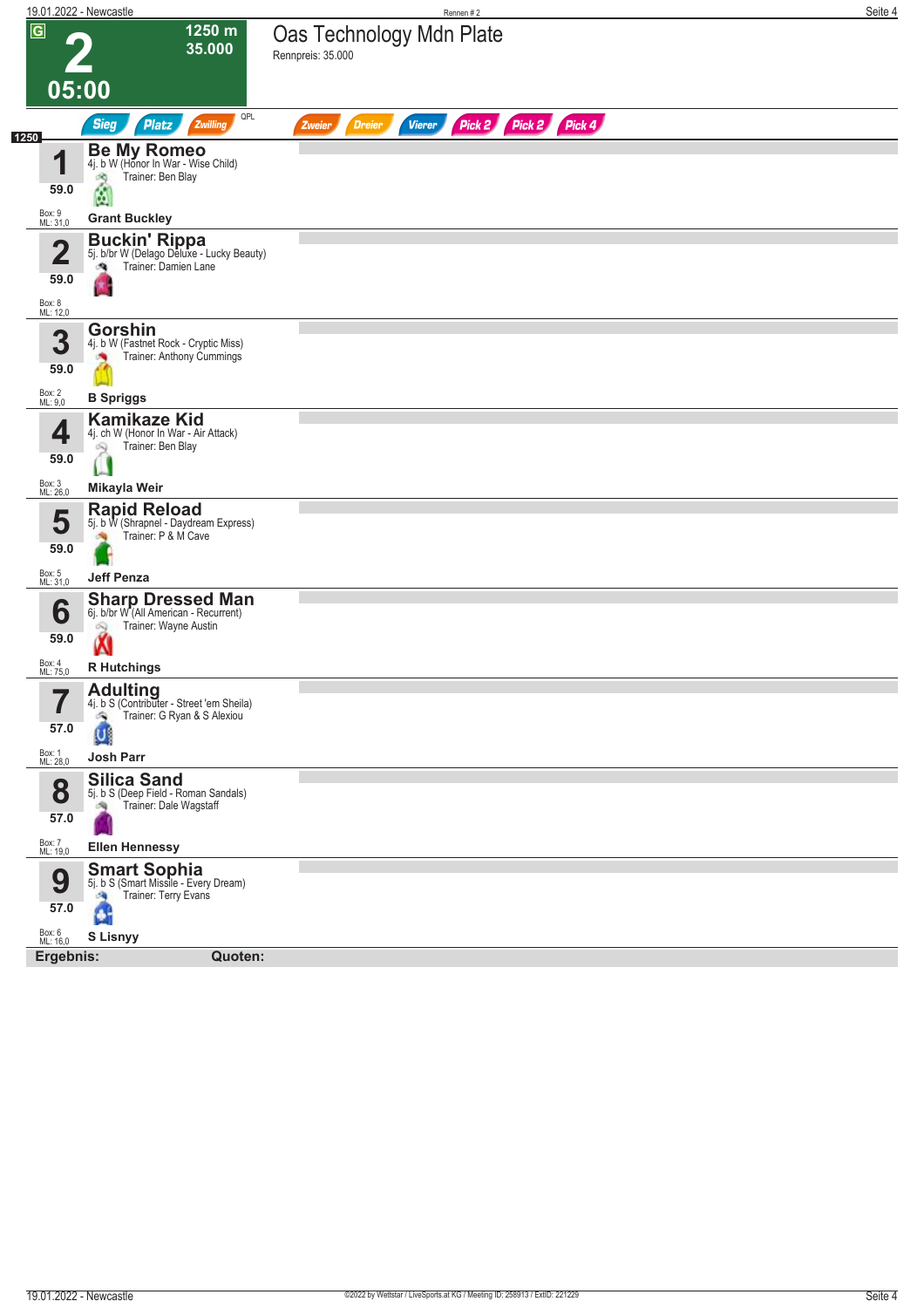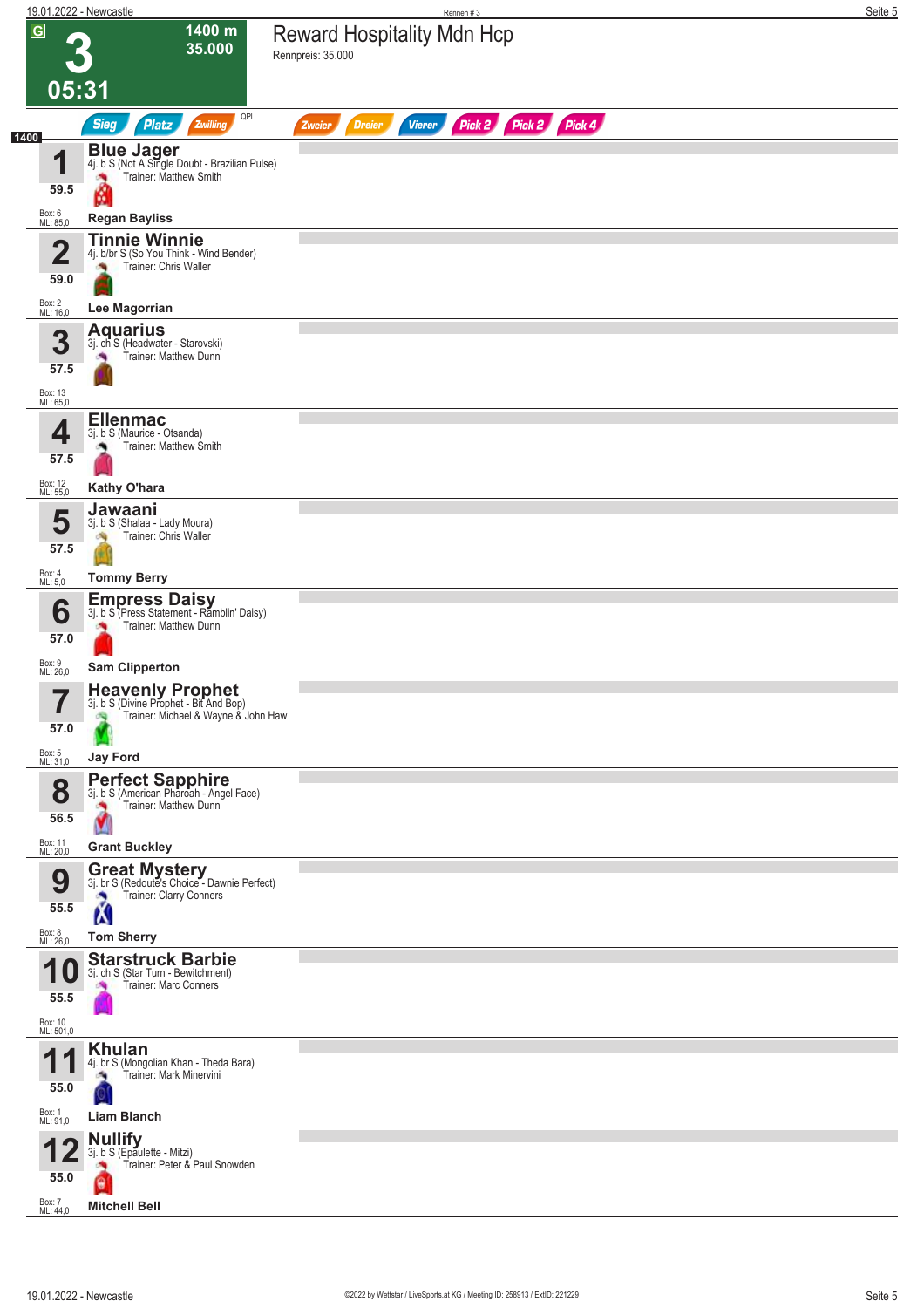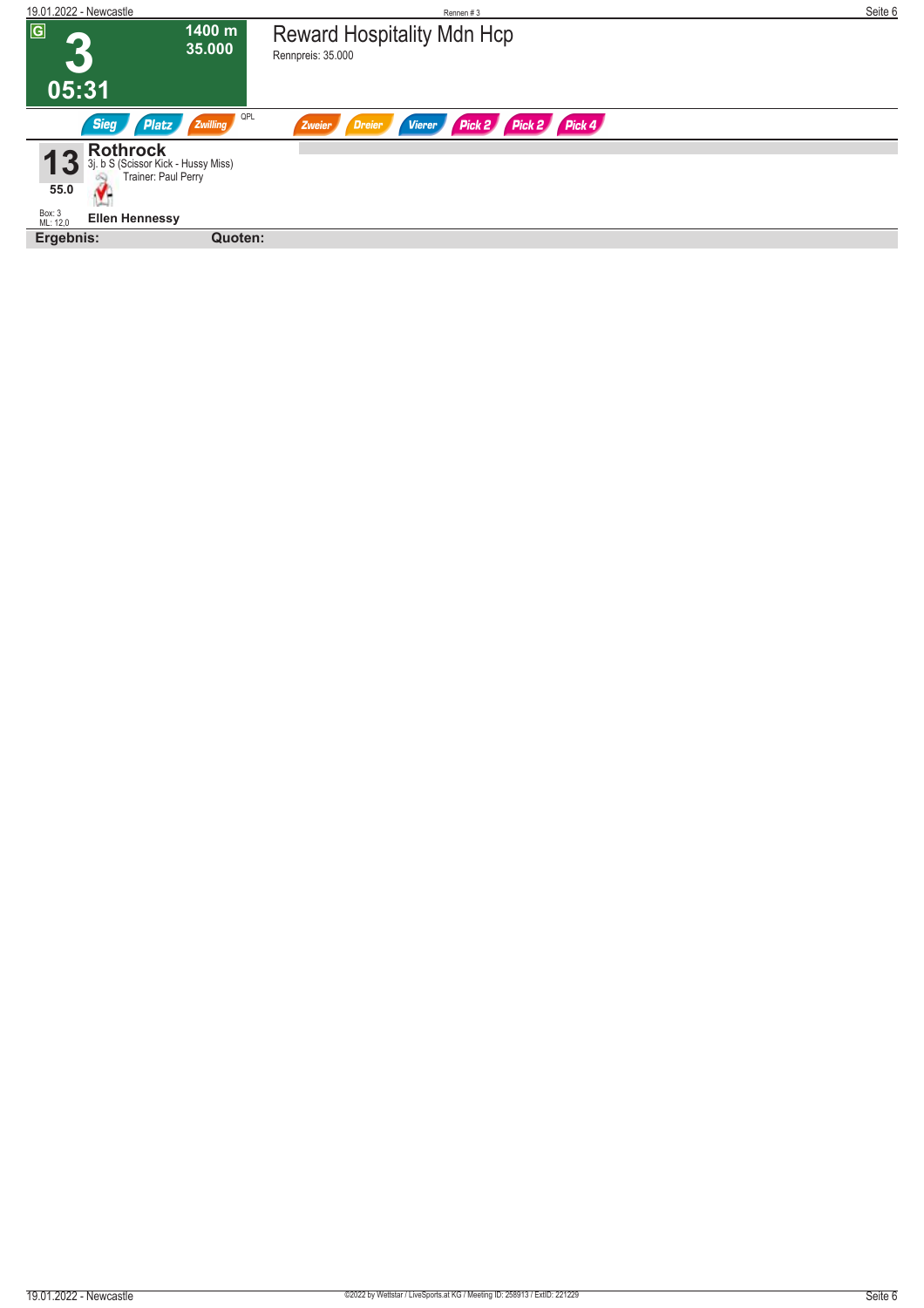|                                 | 19.01.2022 - Newcastle                                                                           | Rennen#4                                                                | Seite 7 |
|---------------------------------|--------------------------------------------------------------------------------------------------|-------------------------------------------------------------------------|---------|
| $\overline{G}$                  | 1400 m<br>35.000                                                                                 | Nhn Group Mdn Hcp<br>Rennpreis: 35.000                                  |         |
|                                 | 06:05                                                                                            |                                                                         |         |
|                                 | QPL<br><b>Sieg</b><br><b>Platz</b><br>Zwilling                                                   | Pick 2 Pick 2 Pick 4 Pick 4<br><b>Dreier</b><br><b>Vierer</b><br>Zweier |         |
| 1400<br>И                       | <b>Celtic Harp</b><br>3j. br W (No Nay Never - Lagerphone)<br>Trainer: Chris Waller              |                                                                         |         |
| 59.0                            | <b>Tommy Berry</b>                                                                               |                                                                         |         |
| Box: 9<br>ML: 65,0              | <b>Hundred Proof</b>                                                                             |                                                                         |         |
| $\overline{\mathbf{2}}$<br>59.0 | 3j. b H (Into Mischief - Russian Moon)<br>Trainer: Ciaron Maher & David Eustace<br>۸             |                                                                         |         |
| Box: 12<br>ML: 17,0             | <b>Keagan Latham</b>                                                                             |                                                                         |         |
| 3<br>58.5                       | <b>Big Short</b><br>3j. b W (Capitalist - Vinavion)<br>Trainer: Chris Waller                     |                                                                         |         |
| Box: 11<br>ML: 6,0              | <b>R</b> Hutchings                                                                               |                                                                         |         |
| 4<br>58.0                       | <b>Dresden</b><br>3j. br W (Shamus Award - Miss Hellraiser)<br>Trainer: Chris Waller<br>đQ<br>œС |                                                                         |         |
| Box: 14<br>ML: 501,0            |                                                                                                  |                                                                         |         |
| 5<br>58.0                       | <b>Gulf Of Saros</b><br>3j. b H (Snitzel - Flidais)<br>Trainer: G Waterhouse & A Bott            |                                                                         |         |
| Box: 3<br>ML: 85,0              | <b>Tim Clark</b>                                                                                 |                                                                         |         |
| 6<br>58.0                       | <b>Marcher</b><br>3j. b W (American Pharoah - Azumi)<br>Trainer: Chris Waller<br>Ø,<br>庚         |                                                                         |         |
| Box: 16<br>ML: 21,0             | <b>Josh Parr</b>                                                                                 |                                                                         |         |
| 7<br>$\blacksquare$<br>58.0     | <b>Mediaro</b><br>3j. br W (Lonhro - Mediation)<br>Trainer: Matthew Smith<br>×,                  |                                                                         |         |
| Box: 1<br>ML: 7,0               | <b>Jay Ford</b><br><b>Paternal</b>                                                               |                                                                         |         |
| 8<br>58.0                       | 3j. b W (Savabeel - O'dianne)<br>Trainer: Chris Waller<br>康                                      |                                                                         |         |
| Box: 10<br>ML: 13,0             | <b>Jeff Penza</b>                                                                                |                                                                         |         |
| 9<br>58.0                       | <b>The Replicant</b><br>3j. br W (Tivaci - Oahu)<br>Trainer: Joseph Pride                        |                                                                         |         |
| Box: 2<br>ML: 31,0              | <b>Regan Bayliss</b>                                                                             |                                                                         |         |
| и<br>57.5                       | <b>Amber One</b><br>4j. b W (Road To Rock - Turf Cutter Girl)<br>U<br>Trainer: Anthony Cummings  |                                                                         |         |
| Box: 7<br>ML: 26,0              | <b>Alysha Collett</b>                                                                            |                                                                         |         |
| И<br>57.5                       | <b>Star Of Adelaide</b><br>3j. br/bl W (Adelaide - Envolee)<br>Trainer: Mark Newnham             |                                                                         |         |
| Box: 13<br>ML: 11,0             | <b>Tom Sherry</b>                                                                                |                                                                         |         |
| 57.5<br>Box: 15<br>ML: 26,0     | <b>Taborca</b><br>3j. b W (Snitzel - Fit And Ready)<br>Trainer: Chris Waller<br>Lee Magorrian    |                                                                         |         |
|                                 |                                                                                                  |                                                                         |         |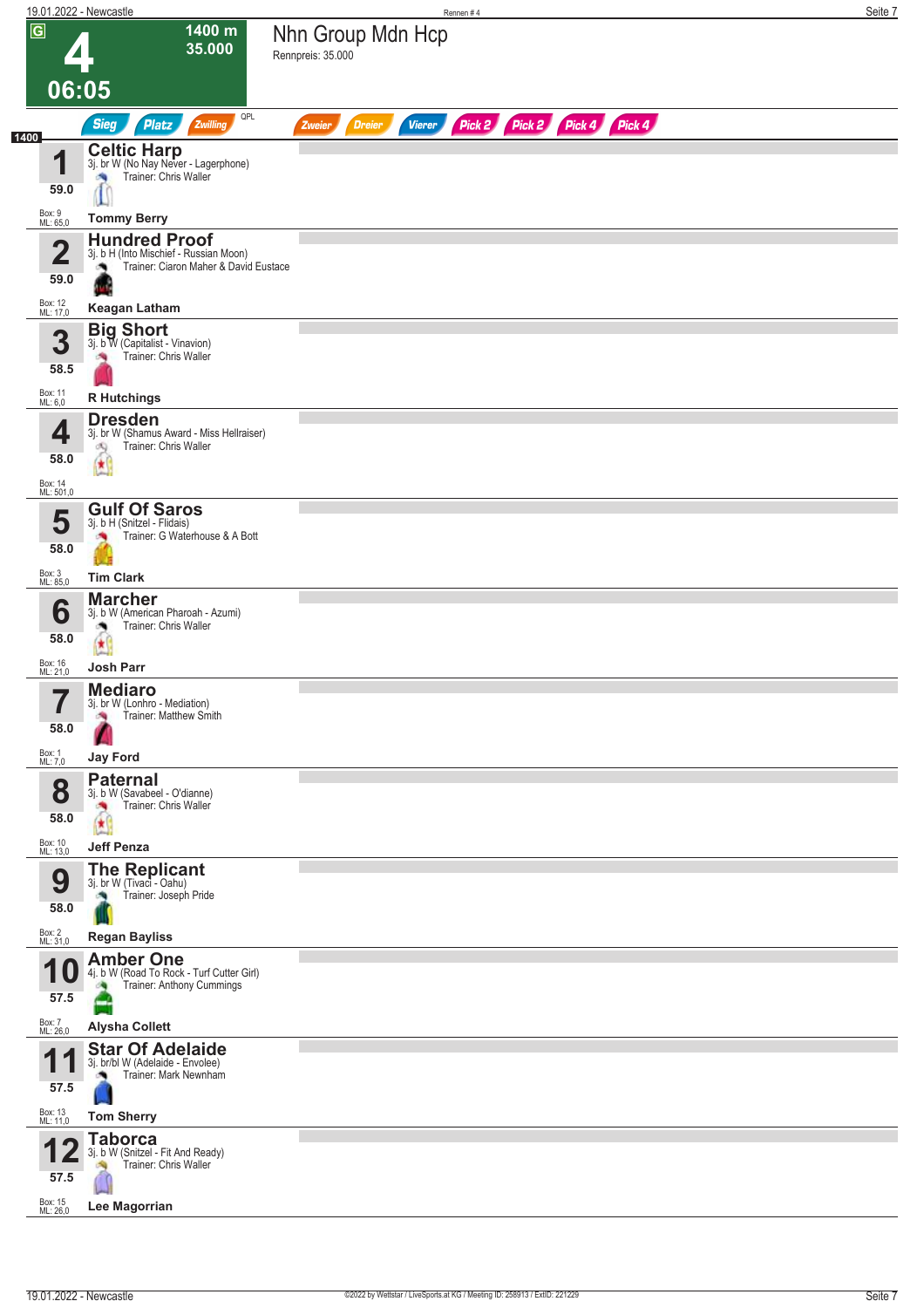| 19.01.2022 - Newcastle                                                                                     | Rennen#4                                                                   | Seite 8 |
|------------------------------------------------------------------------------------------------------------|----------------------------------------------------------------------------|---------|
| $\sqrt{G}$<br>1400 m<br>35.000                                                                             | Nhn Group Mdn Hcp<br>Rennpreis: 35.000                                     |         |
| 06:05                                                                                                      |                                                                            |         |
| QPL<br>Zwilling<br><b>Sieg</b><br><b>Platz</b>                                                             | Pick 2 Pick 4 Pick 4<br>Pick 2<br><b>Dreier</b><br><b>Vierer</b><br>Zweier |         |
| <b>Rhineland</b><br>3j. b W (Exosphere - Hachi Oki)<br>Trainer: Kris Lees<br>57.0                          |                                                                            |         |
| Box: 8<br>ML: 11,0<br><b>Sam Clipperton</b>                                                                |                                                                            |         |
| <b>Orton Park</b><br>3j. b W (So You Think - Rebel Dancer)<br>Trainer: Joseph Pride<br>56.5                |                                                                            |         |
| Box: 5<br>ML: 61,0<br><b>Mitchell Bell</b>                                                                 |                                                                            |         |
| Iremia<br>3j. b/br W (Rageese - Trepidation)<br>Đ<br>Trainer: Tracey Bartley<br>55.5<br>Box: 4<br>ML: 41,0 |                                                                            |         |
| <b>Nayziair</b><br>3j. ch W (No Nay Never - Mycup Runneth Ove<br>l O<br>Trainer: Damien Lane<br>55.5       |                                                                            |         |
| Box: 6<br>ML: 9,0<br>Ergebnis:<br>Quoten:                                                                  |                                                                            |         |
|                                                                                                            |                                                                            |         |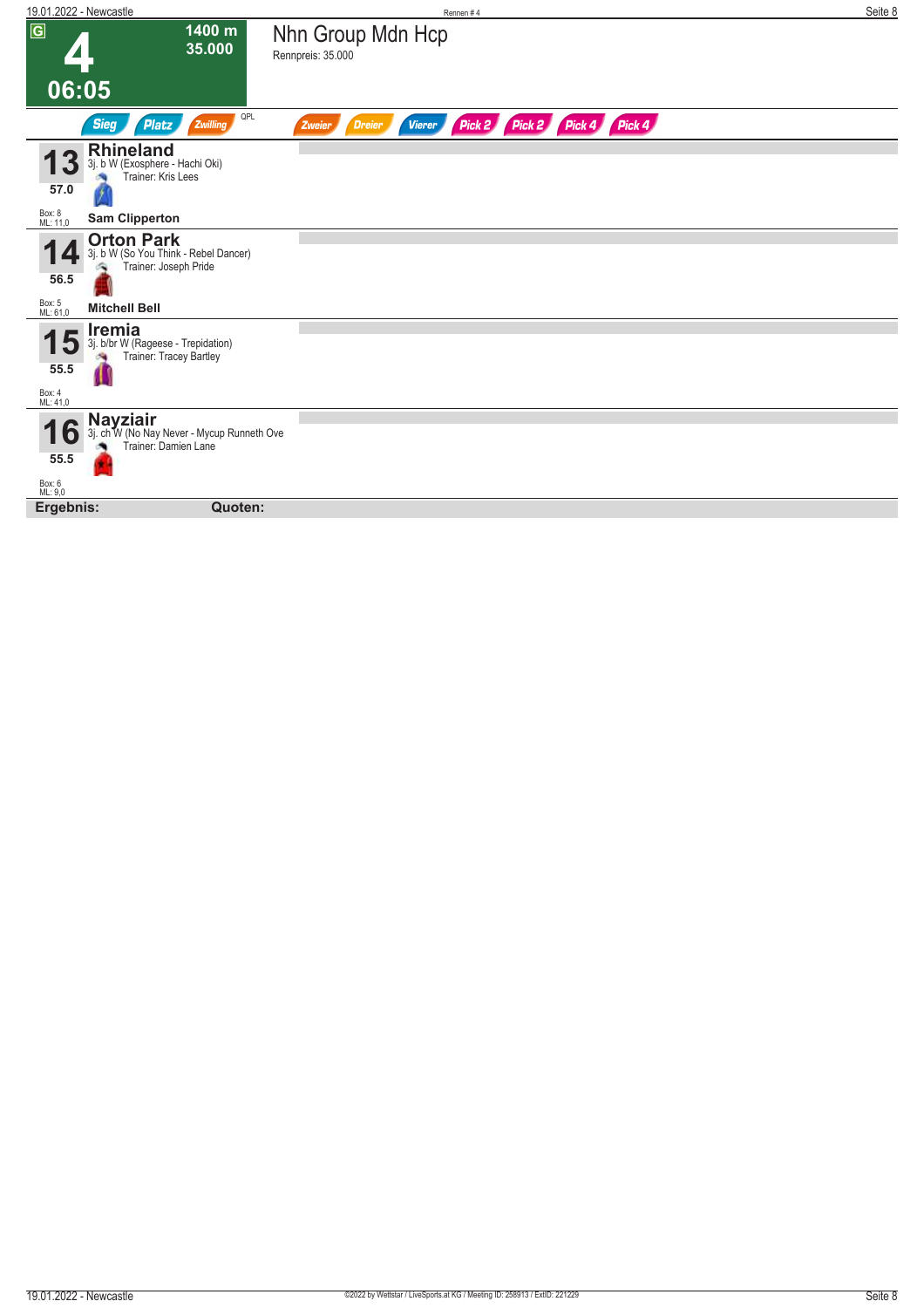|                         | 19.01.2022 - Newcastle                                                                         | Rennen#5                                                                | Seite 9 |
|-------------------------|------------------------------------------------------------------------------------------------|-------------------------------------------------------------------------|---------|
| $\overline{G}$          | 1300 m<br>35.000                                                                               | Newmarket Day 4Th March<br>Rennpreis: 35.000                            |         |
|                         |                                                                                                |                                                                         |         |
| 06:40                   | QPL                                                                                            |                                                                         |         |
| 1300                    | <b>Sieg</b><br><b>Platz</b><br>Zwilling                                                        | Pick 2 Pick 2 Pick 3 Pick 4<br><b>Dreier</b><br>Zweier<br><b>Vierer</b> |         |
| 4                       | <b>Capri Lane</b><br>5j. b/br W (Proisir - Bow Lane)<br>Trainer: Glen Hodge<br>×               |                                                                         |         |
| 61.5                    | $\boxed{0}$                                                                                    |                                                                         |         |
| Box: 7<br>ML: 15,0      | <b>Lee Magorrian</b>                                                                           |                                                                         |         |
| $\overline{\mathbf{2}}$ | <b>The Crimson Idol</b><br>6j. b S (Hinchinbrook - Ruth's Secret)<br>Trainer: Jeff Englebrecht |                                                                         |         |
| 57.5                    | <b>u</b>                                                                                       |                                                                         |         |
| Box: 11<br>ML: 26,0     | <b>Grant Buckley</b>                                                                           |                                                                         |         |
| 3                       | <b>Byron</b><br>4j. Ch W (Dawn Approach - Mrs Post)                                            |                                                                         |         |
| 57.0                    | Trainer: L & C Curtis                                                                          |                                                                         |         |
| Box: 6<br>ML: 19,0      | <b>R</b> Hutchings                                                                             |                                                                         |         |
| 4                       | <b>Don'tforgetmonica</b><br>5j. b/br S (Monaco Consul - Irrational)                            |                                                                         |         |
| 57.0                    | Trainer: Cameron Crockett                                                                      |                                                                         |         |
| Box: 9<br>ML: 55,0      | <b>Regan Bayliss</b>                                                                           |                                                                         |         |
| 5                       | Herzegovina<br>6j. br W (All Too Hard - Yugoslavia)                                            |                                                                         |         |
| 57.0                    | Trainer: S C Jones<br>×,<br>K                                                                  |                                                                         |         |
| Box: 12<br>ML: 14,0     | <b>Matthew Palmer</b>                                                                          |                                                                         |         |
| 6                       | <b>Windsweep</b><br>4j. b S (Deep Field - Lazumba)                                             |                                                                         |         |
| 57.0                    | Trainer: Peter & Paul Snowden<br>θ                                                             |                                                                         |         |
| Box: 10<br>ML: 8,0      | <b>Tommy Berry</b>                                                                             |                                                                         |         |
|                         | <b>Lady River</b><br>4j. b S (Headwater - Ibis)                                                |                                                                         |         |
| 56.0                    | Trainer: Scott Singleton                                                                       |                                                                         |         |
| Box: 3<br>ML: 19,0      | <b>Jay Ford</b>                                                                                |                                                                         |         |
| 8                       | Nothing Too Hard<br>7j. ch W (All Too Hard - Ashley's Kitty)                                   |                                                                         |         |
| 56.0                    | Trainer: Paul Perry<br>a.                                                                      |                                                                         |         |
| Box: 13<br>ML: 41,0     | Mikayla Weir                                                                                   |                                                                         |         |
| 9                       | <b>Confessed</b><br>4j. br S (Press Statement - Absolvent)                                     |                                                                         |         |
| 55.0                    | Trainer: Kris Lees                                                                             |                                                                         |         |
| Box: 5<br>ML: 32,0      | <b>Tim Clark</b>                                                                               |                                                                         |         |
| 10                      | <b>Dream Eclipse</b><br>4j. br W (Dream Ahead - Swinging Babe)                                 |                                                                         |         |
| 55.0                    | Trainer: Brooke Somers                                                                         |                                                                         |         |
| Box: 1<br>ML: 14,0      | Kathy O'hara                                                                                   |                                                                         |         |
| и                       | <b>Into The Oblivion</b><br>6j. b W (Hinchinbrook - Famous Lilly)                              |                                                                         |         |
| 55.0                    | Trainer: Paul Perry                                                                            |                                                                         |         |
| Box: 4<br>ML: 19,0      | <b>S Lisnyy</b>                                                                                |                                                                         |         |
|                         | Buzz 'n' Joe<br>5j. br W (Dissident - Larenco)                                                 |                                                                         |         |
| 55.0                    | Trainer: Lauri Parker                                                                          |                                                                         |         |
| Box: 8<br>ML: 10,0      | <b>Ellen Hennessy</b>                                                                          |                                                                         |         |
|                         |                                                                                                |                                                                         |         |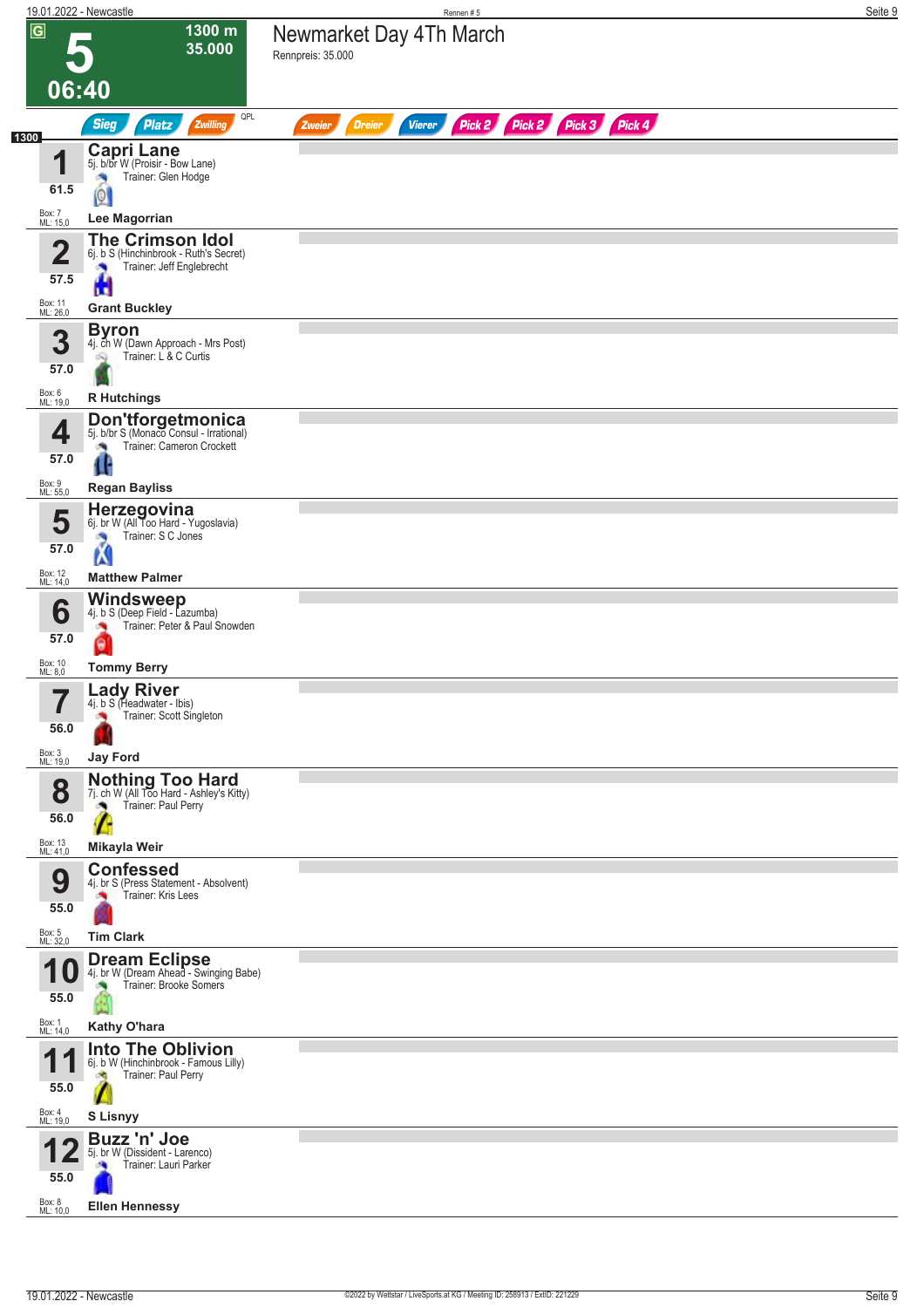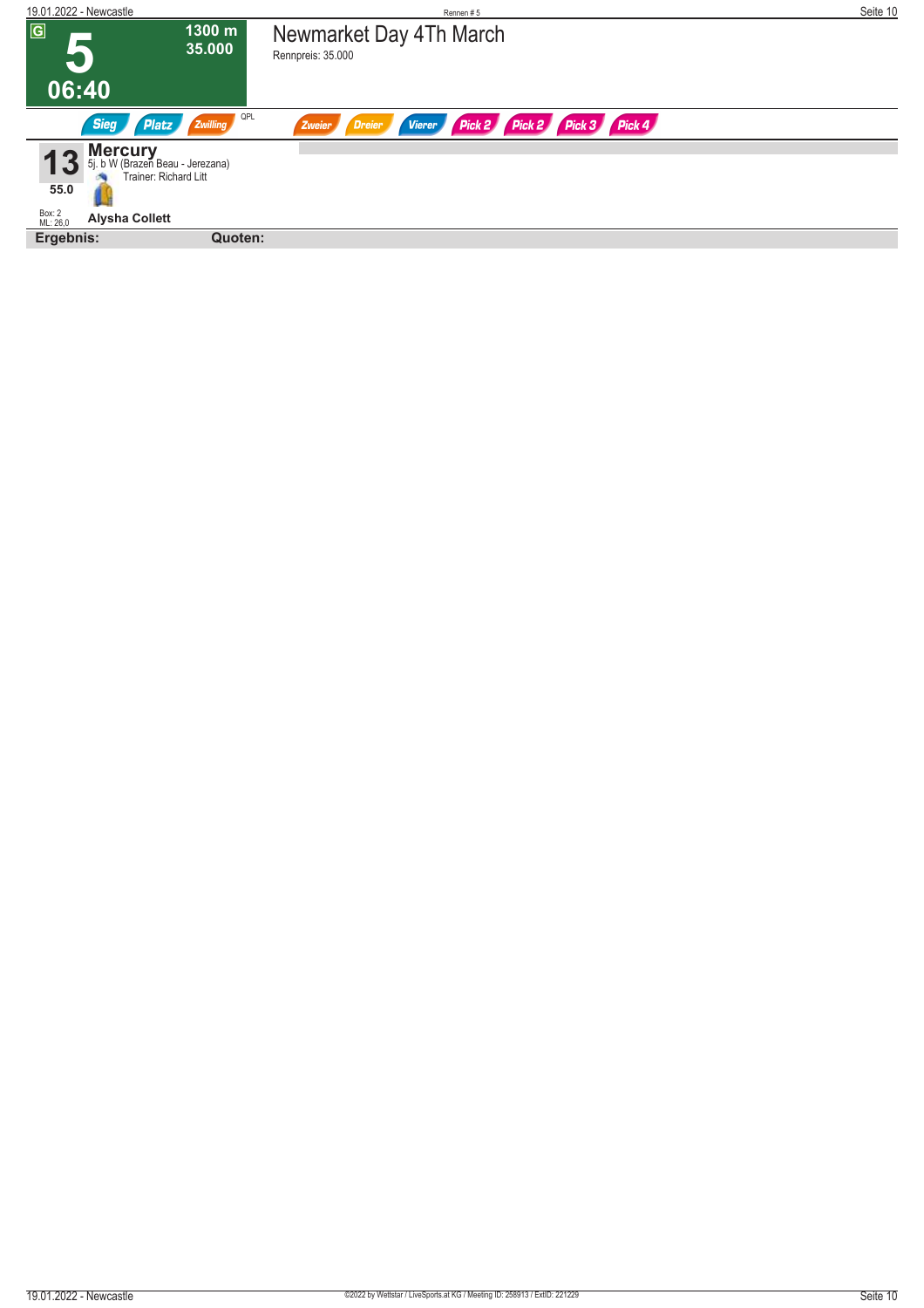|                                                            | 19.01.2022 - Newcastle                                                                           | Rennen#6                                                                | Seite 11 |
|------------------------------------------------------------|--------------------------------------------------------------------------------------------------|-------------------------------------------------------------------------|----------|
| $\overline{G}$                                             | 1500 m<br>$\bullet$<br>35.000                                                                    | Karaka Online Catalogue<br>Rennpreis: 35.000                            |          |
|                                                            | 07:15<br>QPL                                                                                     |                                                                         |          |
| 1500                                                       | Sieg<br><b>Platz</b><br>Zwilling                                                                 | Pick 2 Pick 2 Pick 3 Pick 4<br><b>Vierer</b><br><b>Dreier</b><br>Zweier |          |
| и<br>59.5                                                  | <b>Mihocek</b><br>3j. br W (Sooboog - Carmelita Mo)<br>Trainer: G Ryan & S Alexiou               |                                                                         |          |
| Box: 9<br>ML: 39,0                                         | <b>Matthew Palmer</b>                                                                            |                                                                         |          |
| $\mathbf{\Omega}$<br>L<br>59.0                             | <b>Catapult</b><br>6j. br W (Medaglia D'oro - Tactless)<br>Trainer: Richard Litt<br>澚            |                                                                         |          |
| Box: 7<br>ML: 48,0                                         | <b>Alysha Collett</b>                                                                            |                                                                         |          |
| 3<br>59.0                                                  | <b>Mydeel</b><br>4j. b <sup>o</sup> W (Dundeel - My Prerogative)<br>Trainer: Paul Messara<br>Q   |                                                                         |          |
| Box: 8<br>ML: 55,0                                         | <b>Sam Clipperton</b>                                                                            |                                                                         |          |
| 4<br>58.5                                                  | <b>Toomai</b><br>5j. b S (Shooting To Win - Mrs Kipling)<br>Trainer: Kris Lees                   |                                                                         |          |
| Box: 3<br>ML: 65,0                                         | <b>B</b> Wheeler                                                                                 |                                                                         |          |
| 5<br>58.0                                                  | <b>Akatino</b><br>5j. b W (Sidestep - Akatina)<br>Trainer: Matthew Smith<br>$\infty$<br>÷        |                                                                         |          |
| Box: 6<br>ML: 31,0                                         | <b>Tommy Berry</b>                                                                               |                                                                         |          |
| 6<br>58.0<br>Box: 5<br>ML: 95,0                            | <b>Just Tozza</b><br>4j. b W (Dundeel - Baabulu)<br>Trainer: Jason Coyle<br><b>Regan Bayliss</b> |                                                                         |          |
| $\overline{\textbf{z}}$<br>I<br>57.5<br>Box: 1<br>ML: 31,0 | <b>Underboss</b><br>5j. br W (Animal Kingdom - Lobster)<br>Trainer: Kim Waugh<br>S Lisnyy        |                                                                         |          |
|                                                            | <b>Roseirro</b>                                                                                  |                                                                         |          |
| 8<br>56.5                                                  | 7j. b W (Pierro - Rosnaree)<br>Trainer: Terry Robinson                                           |                                                                         |          |
| Box: 4<br>ML: 26,0                                         | <b>Brock Ryan</b>                                                                                |                                                                         |          |
| 9<br>55.0                                                  | <b>Danish Prince</b><br>3j. b W (Dane Shadow - Crown Moss)<br>Trainer: Marc Conners              |                                                                         |          |
| Box: 2<br>ML: 12,0                                         | <b>Tim Clark</b>                                                                                 |                                                                         |          |
| 55.0<br>Box: 10<br>ML: 85,0                                | <b>Buzz 'n' Joe</b><br>5j. br W (Dissident - Larenco)<br>Trainer: Lauri Parker<br><b>SA</b>      |                                                                         |          |
| Ergebnis:                                                  | Quoten:                                                                                          |                                                                         |          |
|                                                            |                                                                                                  |                                                                         |          |